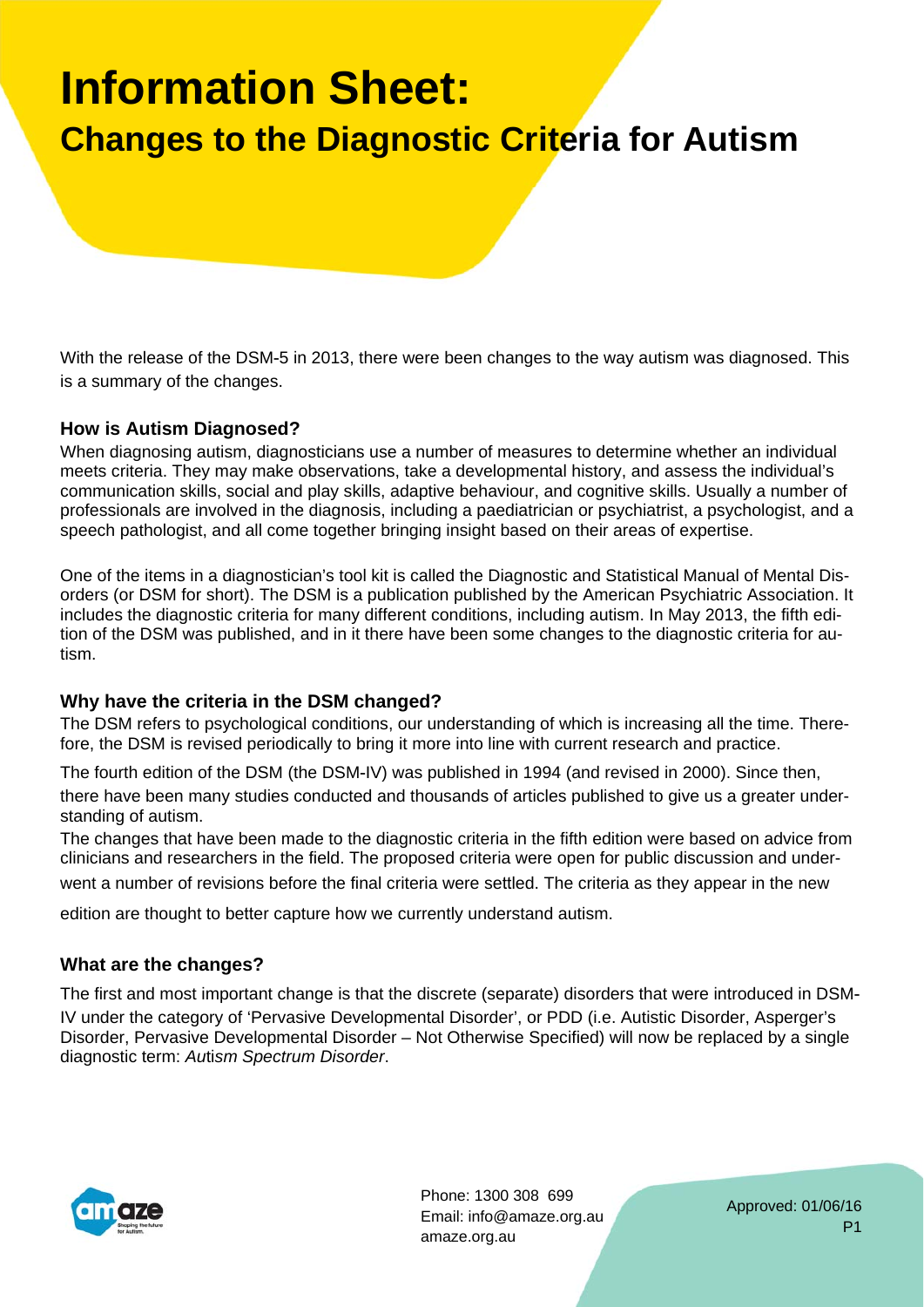# **Changes to the Diagnostic Criteria for Autism**

### **What are the changes? continued**

The person's *level* of symptom severity also forms part of the diagnosis. The new criteria recognise this can change over me or in different contexts. These are:

Level 1 Requiring support Level 2 Requiring substantial support Level 3 Requiring very substantial support

Another significant change are the criteria. The traditional 'triad of impairments' (impaired social reciprocity, impaired language/communication, and restricted and repetitive patterns of interests/ activies) has been collapsed into two 'domains':

Social communication deficits

Restricted interests and repetitive behaviours

Social and communication deficits have been merged into a single category to reflect their interrelatedness.

There are severity descriptors for both domains for each of the 3 levels. (So you can have "Level 1" in one domain and "Level 3" in the other, for example.)

The new criteria acknowledge that while symptoms must be present in the early years of life, they may not become fully evident until the person is faced with social demands that exceed their coping capacities (such as when they start school).

Other changes include recognition of the sensory difficulties and differences experienced by many autistic people, the removal of a delay in language development as a factor in diagnosis, and an ability to officially diagnose another disorder (such as Attention Deficit Hyperactivity Disorder) in addition to autism.

#### **What do the changes mean?**

There was some debate about what these changes would mean for autistic people. A number of studies were conducted in the lead up to the release of the new criteria to see if people who met criteria under DSM-IV would still receive a diagnosis under the new criteria. Results varied considerably, with some studies suggesting around 40% of people would no longer meet criteria while others estimating a much more conservative figure of around 5–10%.

In practice, it seems the new criteria has had a small impact on rates of diagnosis. Prevalence rates of autism have not declined (although it is worth noting we are still in a transition period with both DSM‐IV and DSM‐5 diagnosis being widely accepted).



Phone: 1300 308 699 Email: info@amaze.org.au amaze.org.au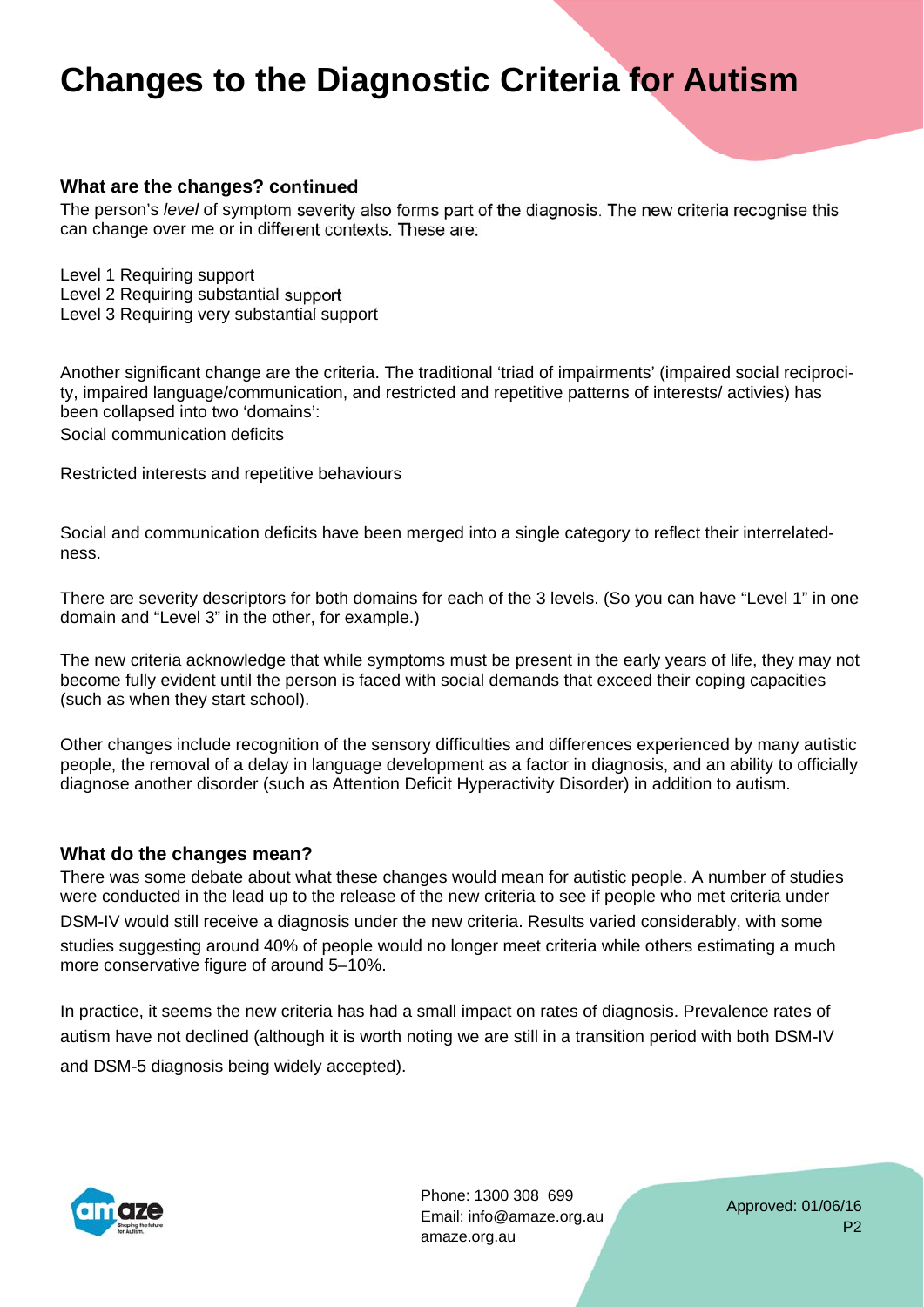# **Changes to the Diagnostic Criteria for Autism**

### **What do the changes mean? continued**

At this time, people with a DSM‐IV diagnosis do not need to be reassessed. Similarly, individuals with a diagnosis of Asperger Syndrome don't have to give up that label if it is something they identify with.

Some people who don't meet the new criteria may meet criteria for a new diagnosis ‐ Social Communication Disorder. Social Communication Disorder is not autism, but it does include some of those social communication difficulties, such as impairments in the social use of verbal and nonverbal communication and difficulties with the pragmatics (practical use) of language. Social Communication Disorder does not include the fixated interests and repetitive behaviours needed to meet criteria for autism.

People who meet criteria for Social Communication Disorder have not been made eligible for inclusion in autism‐specific funding programs at this time.

### **DSM**‐**5: The final word?**

The DSM is a living document that reflects current knowledge and understanding. Current thinking has moved a long way from the diagnoses of 'childhood schizophrenia' or 'infantile autism' that were described in previous editions. As we learn more about autism, future editions of the DSM will be adapted to meet our increasing understanding.

#### **Resources**

Olga Tennison Autism Research Centre (OTARC): https://www.latrobe.edu.au/otarc/professionals/dsm-changes

### **References**

Huerta, M., Bishop, S. L., Duncan, A., Hus, V. & Lord, C. (2012). Application of DSM‐5 criteria for autism Spectrum Disorder to three samples of children with DSM‐IV diagnoses of Pervasive Developmental Disorders. *American Journal of Psychiatry, 169*, 1056‐1064.

McPartland, J.C., Reichow, B., Volkmar, F. R. (2012). Sensitivity and specificity of proposed DSM‐5 diagnostic criteria for Autism Spectrum Disorder. *Journal of the American Academy of Child & Adolescent Psychiatry, 51*, 368‐383

Matson, J. L., Kozlowski, A. M., Hattier, M. A., Horovitz, M. & Sipes, M. (2012). DSM‐IV vs DSM‐5 diagnostic criteria for toddlers with autism. *Developmental Neurorehabilitation,15,* 185–190.



Phone: 1300 308 699 Email: info@amaze.org.au amaze.org.au